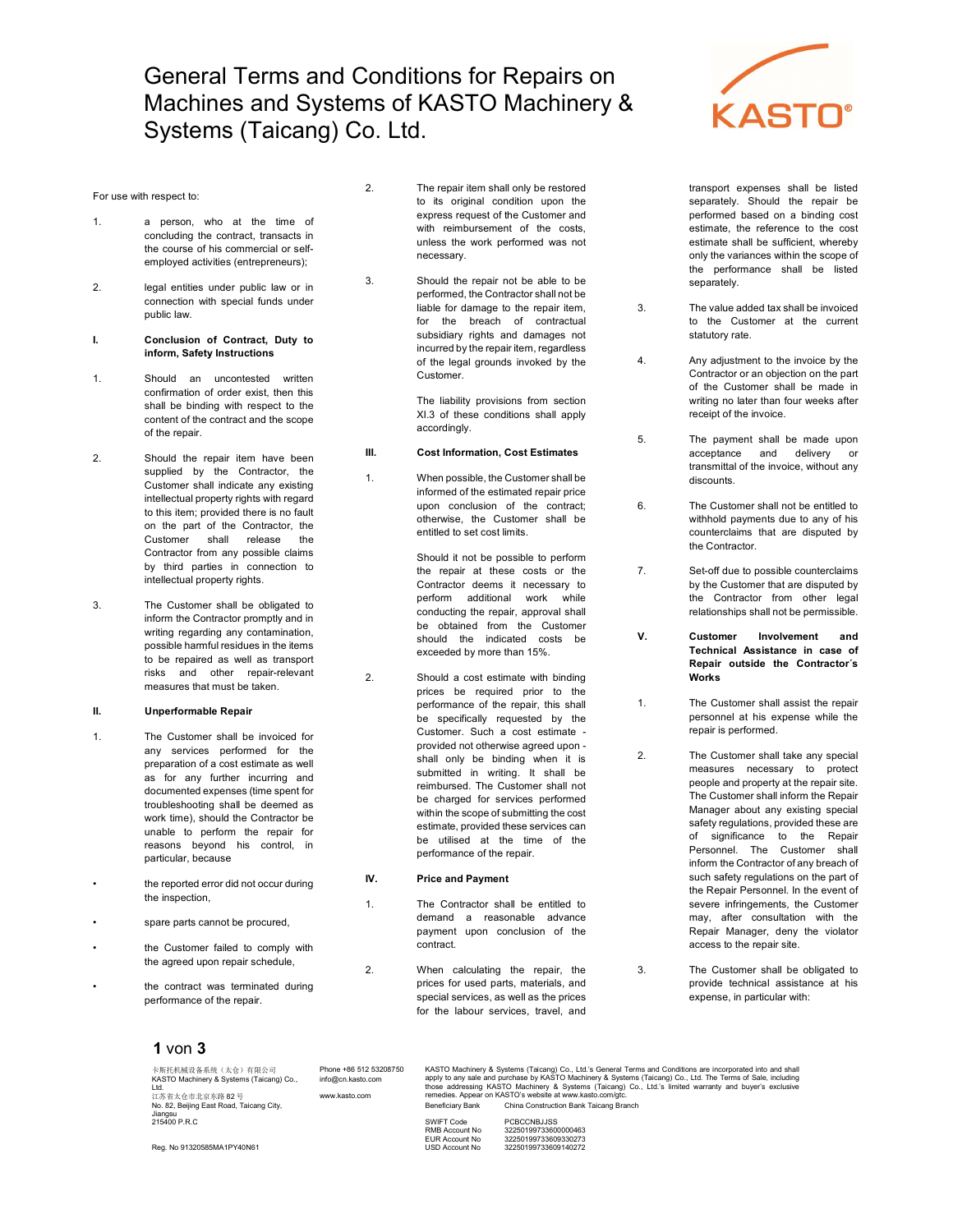# General Terms and Conditions for Repairs on Machines and Systems of KASTO Machinery & Systems (Taicang) Co. Ltd.

- of the appropriate support staff in quantity and for the duration required for the repair, the support staff shall follow the instructions of the Repair Manager. The Customer shall assume no liability for this support staff. Should a defect or damage be caused by this support staff as a result of the instructions issued by the Repair Manager, the provisions listed in sections X and XI shall apply accordingly.
- b. Executing all construction, bedding and scaffolding work including the provision of the necessary building materials.
- c. Provision of the required equipment and heavy tools such as the needed commodities and materials.
- d. Provision of heat, illumination, operating power, water, including the required connections.
- e. Provision of the necessary, dry and lockable rooms for storage of the tools of the repair personnel.
- f. Protection of the repair site and repair materials against harmful influences of any kind, including cleaning of the repair site.
- g. Provision of suitable theft-proof break and work rooms (with heat,<br>illumination, washing facilities, illumination, sanitation facilities) and first aid for the repair personnel.
- h. Provision of materials and undertaking of any other actions necessary for regulating the repair item and for the performance of contractually agreed trial operation.
- 4. The technical assistance shall be provided by the Customer ensuring that the repair can be commenced directly following the arrival of the repair personnel, and can be performed without delay until the acceptance by the Customer. Should any special plans or instructions from the Contractor be required, the Contractor shall provide them to the Customer in a timely manner.
- 5. Should the Customer fail to fulfill his obligations, the Contractor shall be entitled, however, not obligated to perform the actions for which the Customer is responsible after first stipulating a period for performance on behalf of and at the expense of the

## 2 von 3

Customer. The statutory rights and claims shall otherwise remain unaffected.

- VI. Transport and Insurance in in case of Repair at the Contractor´s Works
- 1. Unless otherwise agreed upon in writing, the Customer may request that the delivery and return of the repair item - including any packing and loading - be charged to his account. Otherwise, the repair item shall be delivered to the Contractor by the Customer at his expense and following the performance of the repair, the Customer shall collect it again from the Contractor.
- 2. The Customer shall bear the risks associated with transportation.
- 3. Upon request of the Customer, the transportation to and, if necessary from, the Contractor can be insured against the insurable transport risks, for example, theft, breakage, fire. The Customer shall bear the cost of such insurance.
- 4. During the period of repair at the Contractor's works, there shall be no insurance coverage. The Customer shall be responsible for maintaining his existing insurance coverage for the repair item, for example, insurance coverage for fire, pipe water damage, storm damage, and machine breakage. Such insurance coverage shall be obtained by the Contractor only upon the Customer´s express request. The customer shall bear the cost of such insurance.
- 5. Should the Customer delay collection of the item to be repaired, the Contractor shall be entitled to charge the Customer storage fees for storage at his works. The repair item may also be stored elsewhere at the discretion of the Contractor. The Customer shall bear the costs and risk of storage.

#### VII. Repair Period, Repair Delay

- 1. The information regarding the repair period is based on estimates and therefore shall not be binding.
- 2. The Customer may request an agreement for a binding repair period, which shall be designated in writing as binding, only once the scope of the repair has been determined precisely.



3. The binding repair period shall be deemed as fulfilled, if the repair item is ready for collection by the Customer or if a contractually agreed upon trial operation is ready to be performed before the deadline expires.

4. The agreed repair period shall be extended accordingly in the event of supplementary and extension orders or if additional repair is necessary.

- 5. Should the repair be delayed due to labour disputes, in particular, due to strikes or lock-outs, or due to circumstances beyond the control of the Contractor, the repair shall period shall be extended accordingly, provided that such circumstances are documented to have a significant impact the completion of the repair.
- 6. Should the Customer incur damage as a result of a delay caused by the Contractor, the Customer shall be entitled to claim liquidated damages. The liquidated damages shall amount to 0.5% of the repair price per full week of the delay. However, they shall not exceed 5% of the repair price for the part of the repair item to be repaired by the Contractor that cannot be utilized in a timely manner as a result of the delay.

 If the Customer issues the Contractor an adequate period to complete the service - taking into account the statutory exceptions - and this period is not fulfilled, the Customer shall be entitled to withdraw from the contract within the scope of the statutory regulations. The Customer shall be obligated to inform the Contractor within an adequate period, whether he intends to exercise his right to withdraw from the contract.

 Further claims due to delay shall be exclusively based on section XI. 3 of these conditions.

#### VIII. Acceptance

1. The Customer shall be obligated to acceptance of the repair as soon as he has been notified of its completion and any contractually agreed trials operation of the repair item have been conducted. Should the repair prove not to conform with the contract, the Contractor shall be obligated to remedy the defect. However, this shall not apply if the defect is immaterial to the interest of the

卡斯托机被设备系统(太仓)有限公司 Phone +86 512 53208750 KASTO Machinery & Systems (Taicang) Co., Ltd.'s General Terms and Conditions are incorporated into and shall the and shall the and shall the most of ASTO Machinery & Systems 卡斯托机械设备系统(太仓)有限公司<br>KASTO Machinery & Systems (Taicang) Co.,<br>Ltd Ltd. 江苏省太仓市北京东路 82 号 www.kasto.com No. 82, Beijing East Road, Taicang City, info@cn.kasto.com Jiangsu<br>215400 P.R.C Beneficiary Bank China Construction Bank Taicang Branch SWIFT Code<br>RMB Account No SWIFT Code <br>
RMB Account No 32250199733600000463<br>

EUR Account No 32250199733609330273 EUR Account No 32250199733609330273

Reg. No 91320585MA1PY40N61